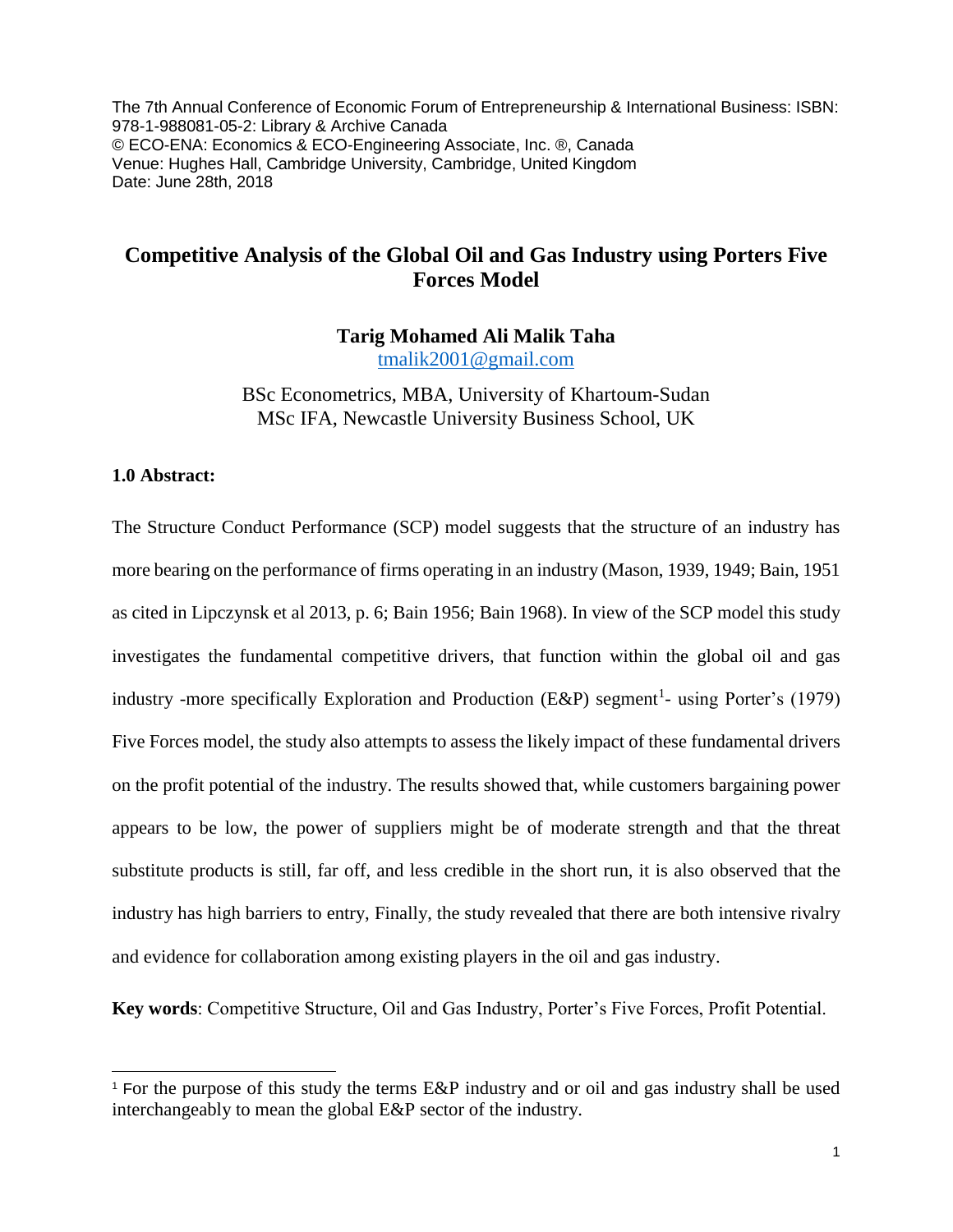#### **2.0 Introduction:**

In agreement with SCP advocates, Barney and Zajac (1994) strongly believed that, the market in which a company operate is a key factor that determine its profitability. If one accept this widely held view, competitive analysis would therefore expected to uncover a set of contextual underpinnings that act to inform companies strategic positioning based on an enlightened view of the external forces operating within the industry, to this, certainly, oil and gas industry is no exception. Caves and Porter (1977) (Porter, 1979; Porter, 2008) have strongly supported this SCP nation.

Therefore, this study is set to examine critically the market dynamics within the oil and gas industry and, to assess the profit potential of the industry in light of various competitive drivers.

On the basis of the overall objectives of the study five major issues will be addressed: To begin with, an assessment of whether there are threats of new firms entering the oil and gas industry will be investigated. Secondly, the study will try and review the seriousness of various attempts of substituting petroleum products with other alternative energy sources. Furthermore, is there a threat of buyer's ability to negotiate lower prices? Similarly, are suppliers able to dictate own terms and conditions on oil and gas producers? The intense of rivalry among existing major players in the industry will be examined as well. Essentially, the study will try and highlight likely impact of each of these forces on the oil and gas industry profit potential.

## **3.0 Research Methodology:**

Porter produced his pioneering (1979) Five Forces model to be used for industry structure analysis using five generic factors: Threat of new entrants, threat of substitutes, bargaining power of buyers, bargaining power of suppliers, and intensity of rivalry among existing firms (See figure-1 below).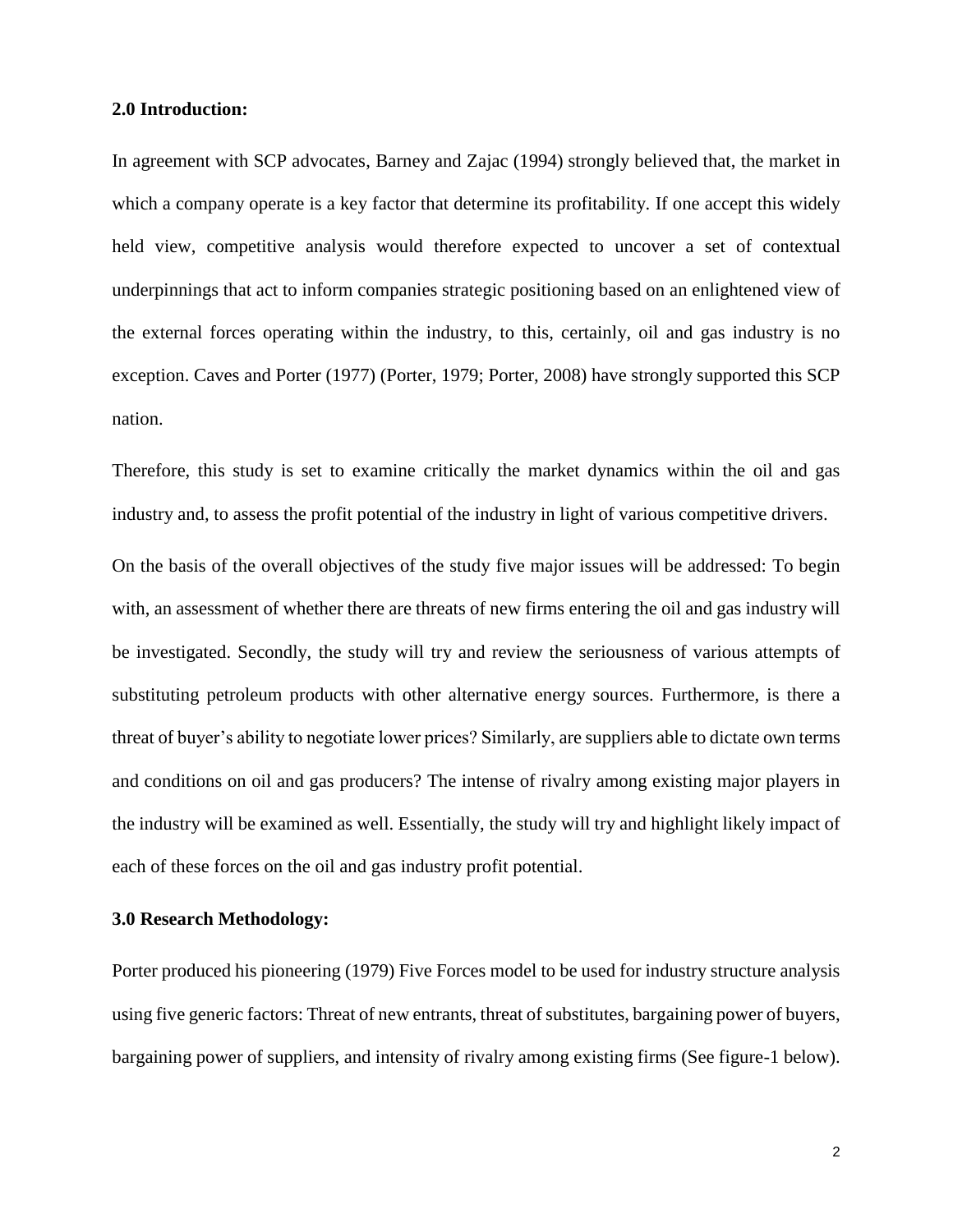It worth noting that, after almost three decades, in which the Five Forces model have been used widely by academics and practitioners alike, Porter stated that "Industry structure drives competition and profitability, not whether an industry is emerging or mature, high tech or low tech, regulated or unregulated" (Porter, 2008: 30). This model is still operational as a generic framework for competitive analysis of any industry, thanks to the degree of business image clarity provided by the model across the value chain (Brandenburger, 2002) and, the emphasis that the analysis results can be used for positioning the company in order to gain competitive advantage (Aktouf *et., al*, 2005).



Porter (2008), Harvard Business Review

#### **Figure-01: Competitive Forces that Shape Strategy:**

Threat of new entrants' means that there is a risk that new companies could enter the industry and compete with incumbents by gaining some share of the market, which may negatively impact on industry profit potential (Porter, 2008). However, barriers to entry could prevent new entrants from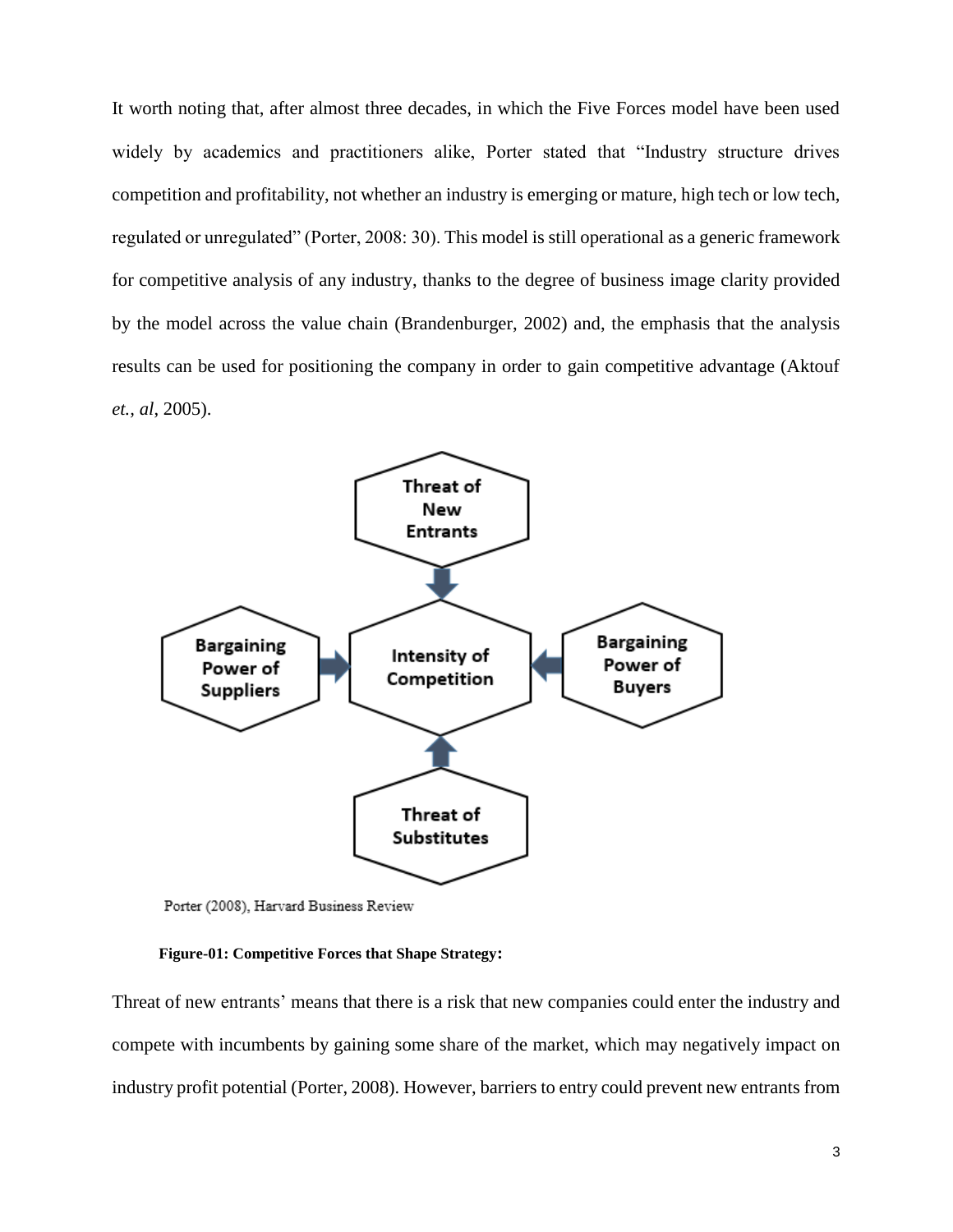entering the industry. Barrier to entry includes: high capital requirements (Bain, 1956; Porter, 1979), high sunk costs and experience curve (Porter, 1979).

Porter (1979) rightly pointed out that substitute products as a competitive force has more strategic bearing, and should be taken more seriously in industries that are characterized by high profit rates and or when substitute products are experiencing positive trend in their price-performance ratio. Bargaining power of suppliers is low when the suppliers' financial viability is dependent on the

industry they are serving. The relative size of suppliers and their monopoly power compared to

industry clients is another factor to be considered (Grant, 1991).

Similar to bargaining power of buyers, various factors come into play when sizing the bargaining power of suppliers. As identified by Porter (1979) if buyers are organized in groups they could demand lower prices for products or services. Another factor is the size of the buyers and volume of their purchase. The availability of close substitutes and low degree of product differentiation could also make switching from one product to another much easier for buyers, which might increase the bargaining power of customers and hence dilute industry profitability (Peteraf, 1993). Porter (2008) cited various factors for signaling the degree of rivalry among incumbents, comprising: barriers to exit, high assets specificity and high fixed and snuck costs, this is

particularly so when profitability is declining or when firms are making losses. The Degree of commitment of the incumbents and the prevalence of other non-profit making objectives tend to intensify the competition as well.

# **4.0 Results and Discussion**

This section shows the resultant analysis from the application of the underline generic five forces of Porter to the oil and gas industry.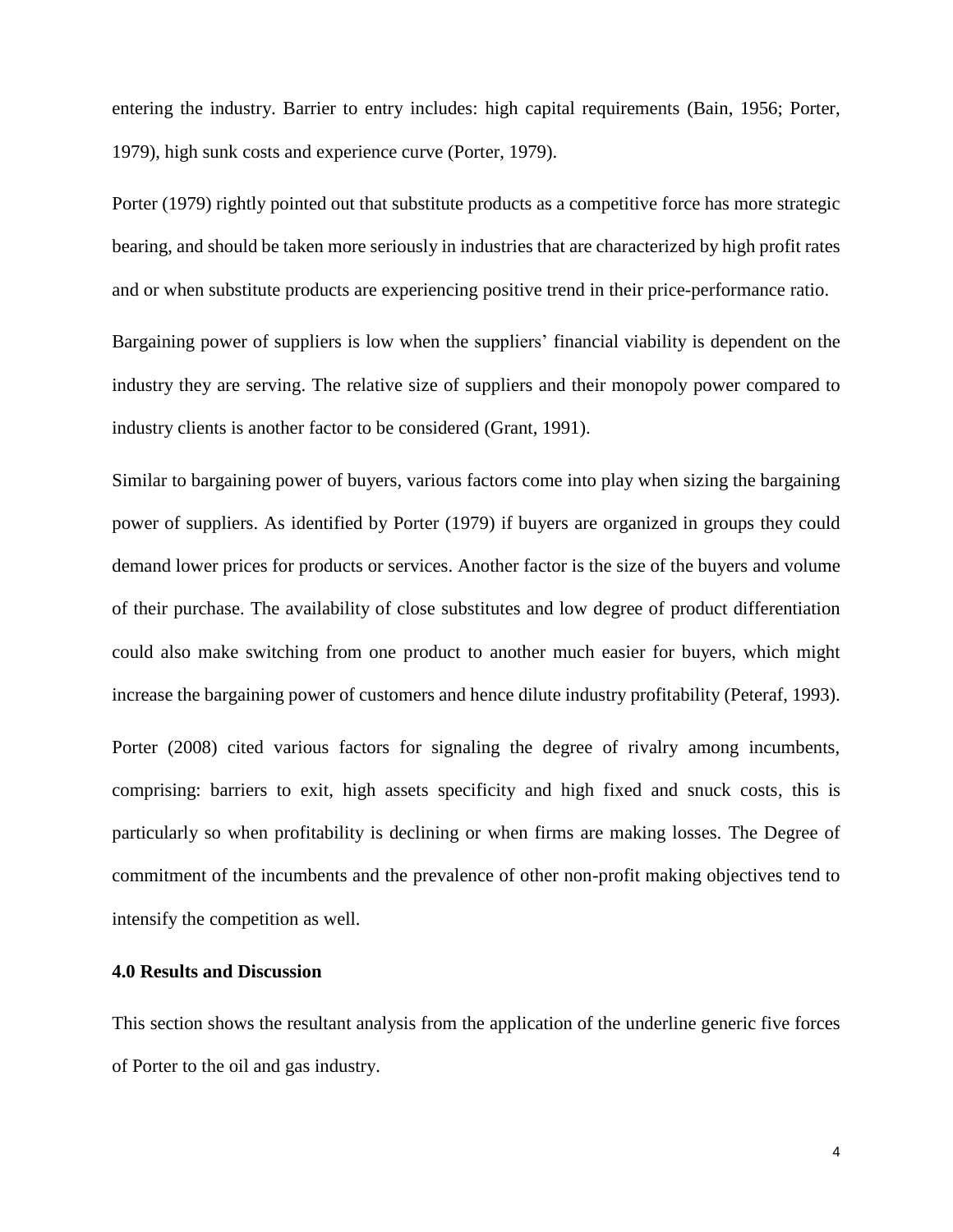#### **4.1 Threat of new entrants:**

Oil and gas industry have various characteristics in regards to barriers to entry. For instance, this industry is highly costly and technical. As presented in figure-2 below, the breakeven price for deep-water Gulf of Mexico oil projects are higher than \$60/barrel (U.S. EIA, 2016) whereas, the weighted average crude oil spot price of Brent, Dubai and West Texas Intermediate was \$42.8/barrel in 2016 (Index Mundi, 2016). This indicates that given the current state of technology, event some of the most entrenched companies are making losses which could obviously deter aspirants.



**Figure-2: Crude oil average spot price (2016) vs breakeven price for a deep-water Gulf of Mexico oil project**

In the technical side, the possession of advance technology in the part of existing players can boost productivity while reducing costs (Santos *et al*. 1999 as cited in Hokron, 2014), making it more difficult for new contestants to operate at the same cost curve.

Moreover, for firms to enter into this industry they need to have strong ability to raise funds, which becomes rather difficult, in the presence of substantial sunk costs and high assets specificity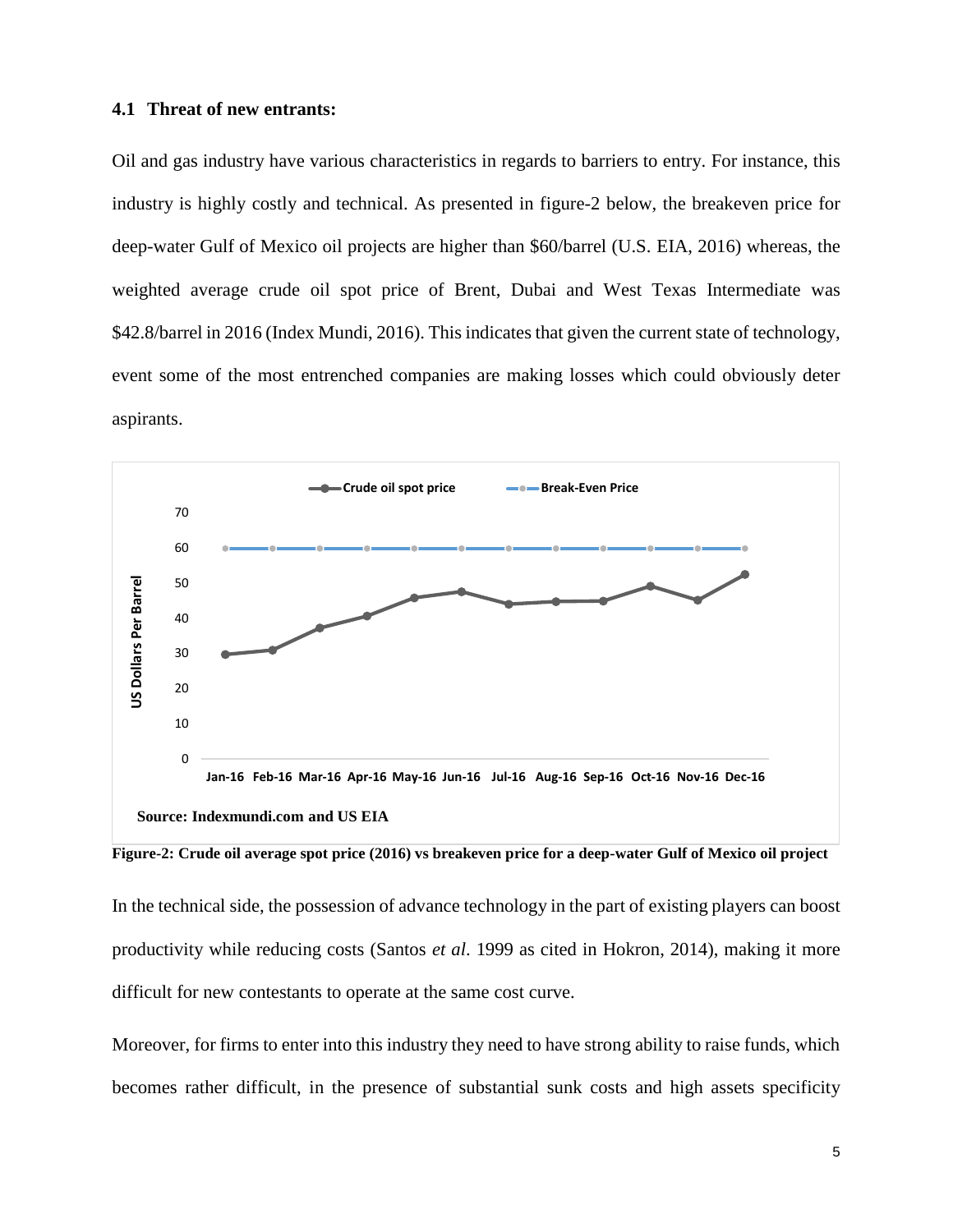(Worthington, 1995). Another barrier to entry in the extractive oil and gas business is high exit costs. By way of illustration, Campbell and Smith (2013) reported that in the UK it costs around \$10 million to plug and abandon a semisubmersible platform. These high exit costs may increase the incumbent commitment to fight, thus, deter the potential entrants from entering the industry.

There are many evidences to suggest that learning curve in oil and gas wells drilling is a source of competitive advantage that is hard to overcome by new entrants (Chi, 1978: and Bondy, 2015). Figure-3, illustrates that while it could take an operator with zero learning up to 20 years to breakeven, it might only take on average 5 years for an experienced operator to do, which is almost 4 folds advantage, this again another entry deterrence factors, emerging from the very unique characteristic of the oil and gas industry.



**Figure-3: Oil drilling projects breakeven time and learning rate**

First move, is another source of competitive advantage that incumbents enjoy over potential rivals. For instance, the majority of the most preferable and lucrative oil and gas fields might have already been occupied by major oil and gas players. Quigley (2014) report implied that these oil majors are holding on these strategic assets quite tightly.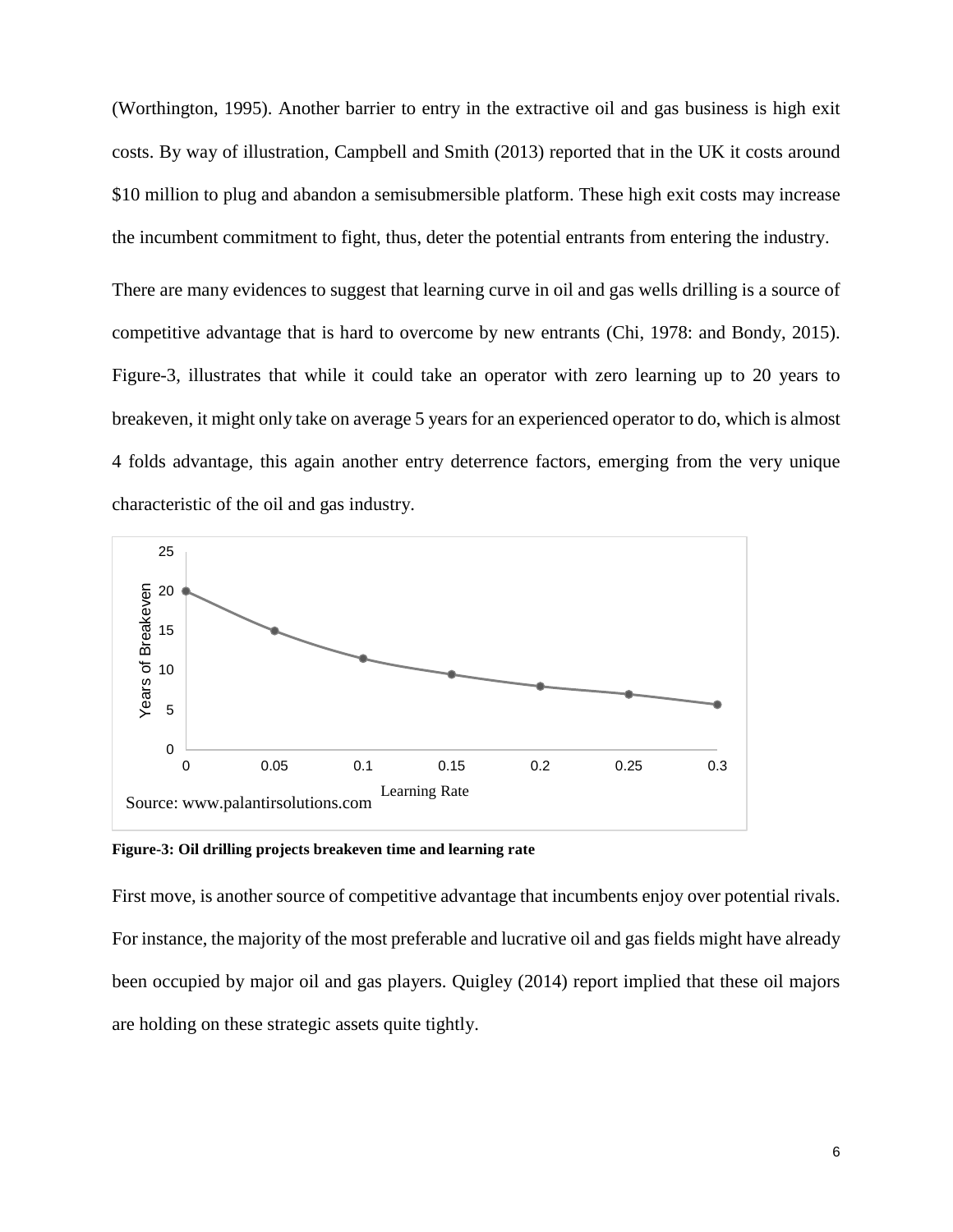The above mentioned factors represent massive barriers to entry to oil and gas industry, which may limit the pool of likely entrants. Consequently, making it possible for firms already operating in the industry to generate economic profit other things being equal.

#### **4.2 Threat of substitutes:**

As depicted in figure-4, the consumption of oil and gas alternative sources, such as wind, solar and geothermal are increasing at an increasing rate over time for the period from 2000- 2015 (BP Statistical Review, 2016). However, their expansion to the degree of significant substitution is faced by various challenges, a possible explanation for this might be that renewable energy production is linked with weather conditions. For example, sun light availability and limited dust are necessary for optimal solar energy production, this make alternative energy sources more of a locational specific.



 **Figure-4: Historical trend of renewable energy sources** 

Non-hydro renewable electric energy might be cited as another potential substitute product to oil and gas. Davis and Owens (2003) using real options calculated that, the current annual funding for US non-hydro electric energy R&D program was only \$300 million, whereas the program requires around \$1.2 billion per year. Their study concluded that;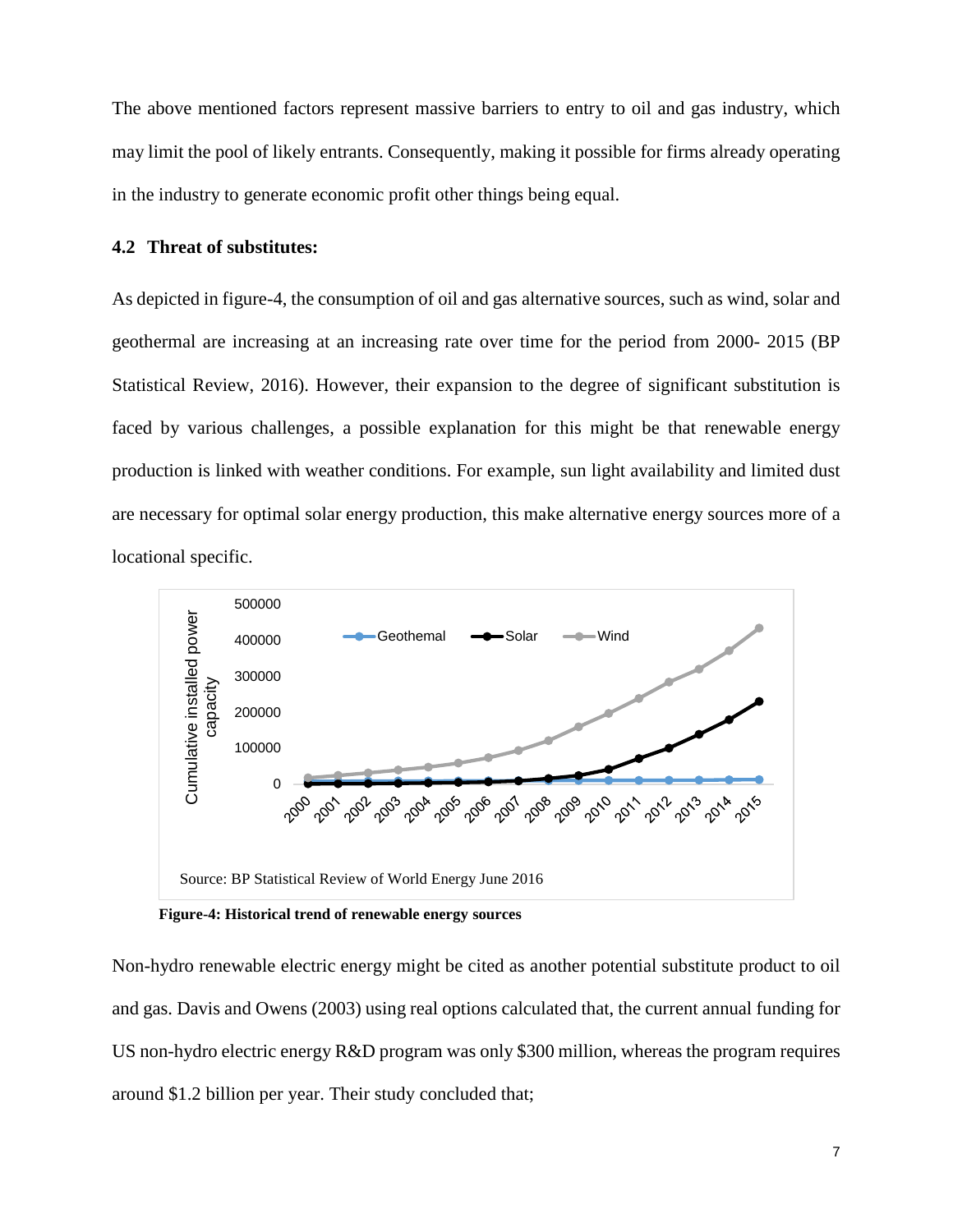'The optimal policy is to delay deploying RE and continue R&D funding until RE technologies become more competitive, which will take about 25 years according to the DCF model' (Davis and Owens, 2003: 18).

This could possibly implies that, the US research and development program for non-hydro renewable electric energy was still in its early stages.

In terms of marketability, Sayigh (1999) claimed that renewable energy products penetration rate of the energy market have beaten expectations, and may represent around 10-15% energy of consumption by the year 2020. Conversely, McVeigh *et. al* (2000) found that these energy source have not been successful in achieving the expected US energy market penetration rate, although their production costs were cheaper than expected. The later point has been supported by Varma (2016), who argued that the price performance-ratio of various substitute products is improving, Nevertheless, switching costs from fossil to non-fossil fuel could be high, since the current machinery were predominately designed to operate on the earlier.

That being said, the challenges of threats of substitute products although highly likely in the longer terms seems to be less credible at least in the short to medium terms.

## **4.3 Bargaining Power of buyers:**

The barraging power of buyers depends to a large extend on the degree to which buyers are concentrated on organized groups. Although buyers of hydrocarbons are generally powerful countries such as the Chinese, American and Japanese governments which imports 18.6%, 15.9% and 7.3% of world crude oil respectively (Workman, 2018), this represents a massive 41% of the global oil market. However, despite their big size, the lack of a unified formation for oil buyers, could possibly, reduce the degree of hassles caused to producers. As pointed in the earlier discussion, the lack of credible substitutes to oil and gas products and the actuality of high switching costs to other alternatives, the bargaining power of customers might be low.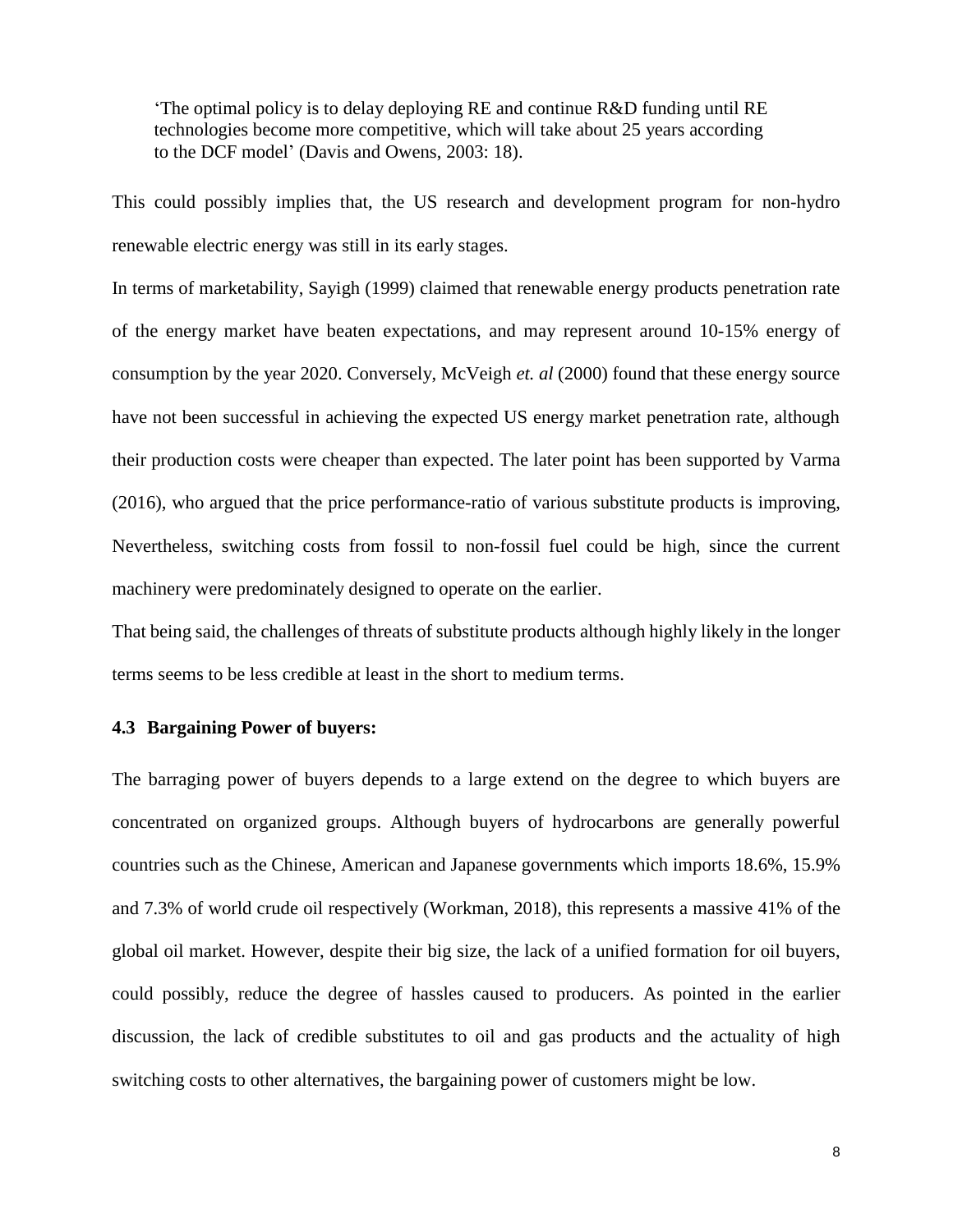On top of this, the producers of oil and gas are big multinational companies (see table-1), this might at least, expectedly, restrain the ability of buyers to bargain and force prices down.

| Company                         | 2017 Revenue in \$billion<br>(as a proxy of size) | <b>Nationality</b> |
|---------------------------------|---------------------------------------------------|--------------------|
| Saudi Aramco                    | 455                                               | Saudi Arabia       |
| Sinopec                         | 488                                               | China              |
| <b>China National Petroleum</b> | 428                                               | China              |
| ExxonMobil                      | 268                                               | <b>USA</b>         |
| Royal Dutch Shell               | 265                                               | Netherlands/UK     |
| Kuwait Petroleum Corporation    | 251                                               | Kuwait             |
| Eni                             | 131                                               | Italy              |
| <b>Chevron Corporation</b>      | 129                                               | <b>USA</b>         |
| <b>BP</b>                       | 222                                               | UK                 |
| Total                           | 212                                               | France             |

 **Table-1: Top 10 Oil and Gas Producers**

**Adapted from (Oil & Gas IQ.com)**

But, sellers' ability to charge higher prices could still be low, because all products are homogenous with slight quality variations. Nevertheless, a group of the largest sellers of crude oil have organized themselves into the 'Organization of the Petroleum Exporting Countries' (OPEC), which could again weight down the ability of buyers to negotiate lower prices, and at the same time enable OPEC members to limit the chances of price collapse, primarily, through the determination of production quota. However, Dichristopher (2016) pointed out that OPEC members fight for market share among themselves, which is expected behaviour in any cartel, because there is tendency from some members to maximize own interests at the expenses of other members.

It follows then, neither buyers nor sellers have sufficient bargaining power to be forced upon each other. Overall, the prices of products sold by firms operating in this industry can be claimed to be largely determined by the interplay of supply and demand.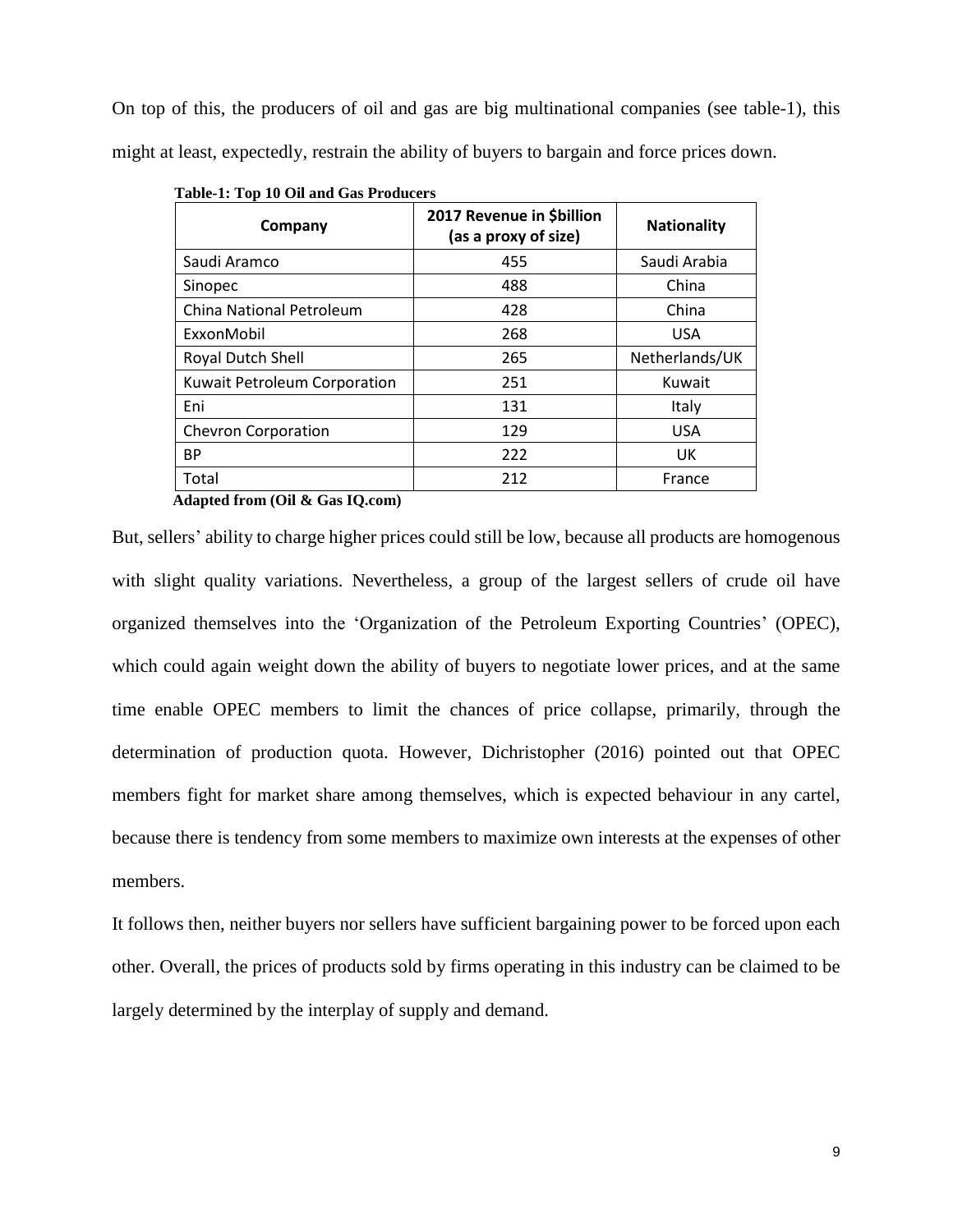#### **4.4 Bargaining Power of Supplier:**

In the oil and gas industry some supplier are well established firms such as Schlumberger, Weatherford International, or China Oilfield Services Ltd, which suggests an ability to bargain. In a recent study Naumov and Toews (2016) found a strong relationship between oil prices and upstream capital costs (See figure-5).



**Figure-5: Growth in three-year moving average of the real oil price and drilling costs (2005-2012)**

The positive correlation between growth in oil prices and growth in drilling costs over the period from (2005 to 2012) could indicate that oil and gas service companies are very flexible, as they adjust their costing system to match oil prices fluctuations. This entails suppliers' ability to negotiate higher prices when economic conditions are good. On the other hand, and despite the high E&Ps dependence on their suppliers for execution of key operational activities across the oil and gas value chain, services companies are forced to lower their prices, in the environment of low oil prices (Marcel, *et al*. 2016). Further, Marcel *et al*. (2016) claimed that having their margin squeezed, the services companies are forced to move towards more integrative, collaborative and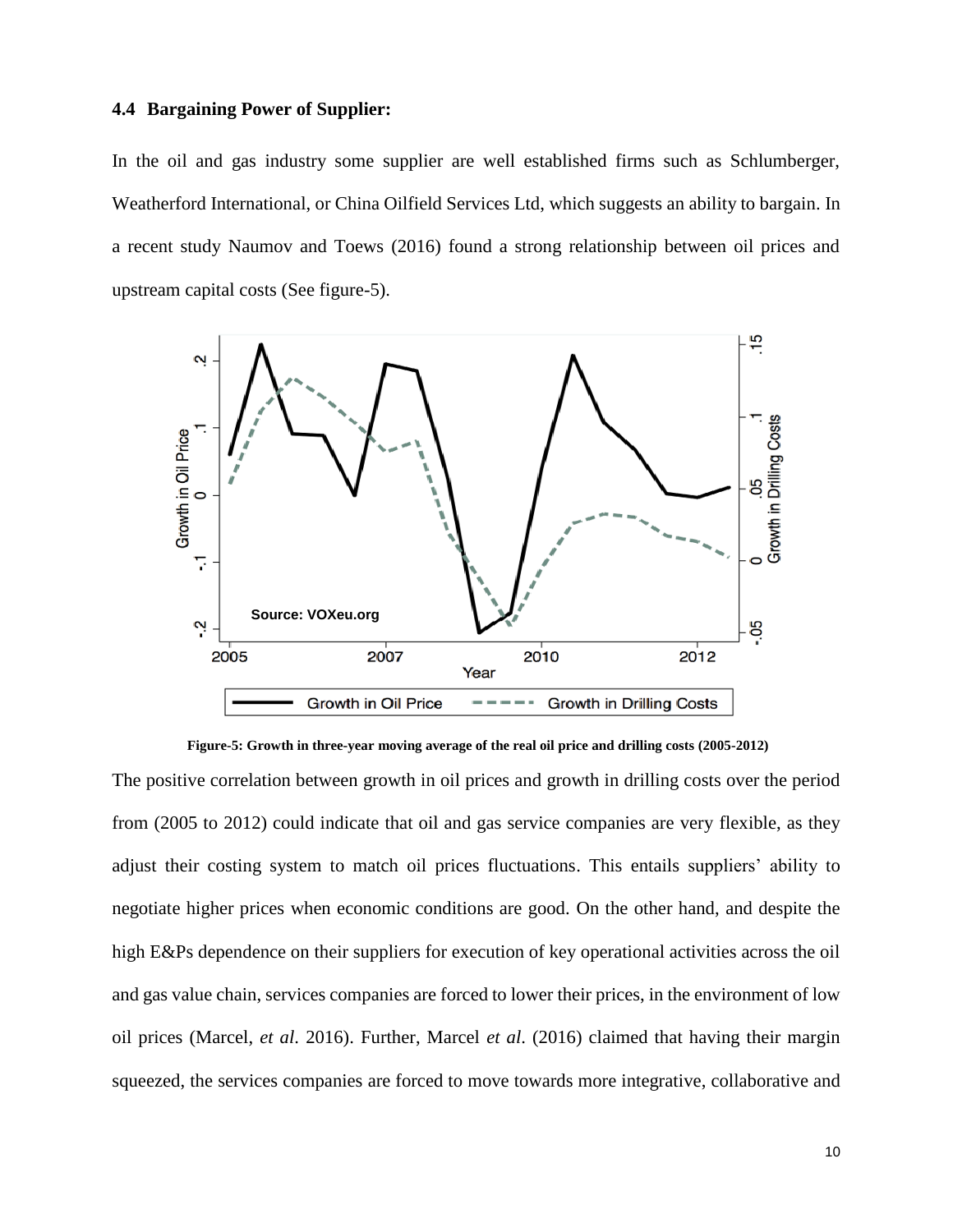partnership operational models with their clients, sharing both risks and rewards with E&Ps, which means oil and gas companies are giving up part of the industry profit to top suppliers.

On balance, the bargaining power of suppliers is not strong to the degree that it affects firms' performance in a significant way. Nevertheless, the new trend of supplier-client partnership operational model may means that part of the profit pie might cross the E&P industry boundaries.

# **4.5 Intensity of competition:**

There are some evidences to suggest that rivalry in the oil and gas industry is very intensive, because the incentives to fight are rather high. By way of exmaple, Quigley (2014) reported that, in 2012 the Chinese oil giant Sinopec have facilitated an extension of \$7.5 billion credit line to Angola in which it was producing more than 1.7 million barrels per day with projection to reach 2.0 million barrel per day starting 2014. In the same year Sinopec have paid \$2.5 billion to acquire 20% of OML 138 field in Nigeria. These are multibillion dollar projects, with huge future cash flow expectations, which have clearly incentivize Sinopec to try and cement its presence in West African region. Let alone other political motives for these multi-nationals.

It is also observed, the industry sales and residual income are very sensitive to economic situation. As demonstrated in figure (6 and 7) below, ExxonMobil and Chevron sales growth rate and residual income are negative for the period from (2013-2015). The negative growth in sales volume and the inability to generate economic rent by major players such as these, coupled with the high sunk costs and exist barriers in the industry- see section 4.1- represents entry barriers, but may also signal a pre-commitment strategy, therefore, leading firms to compete more fiercely to recover these costs, in a somewhat harsh economic environment.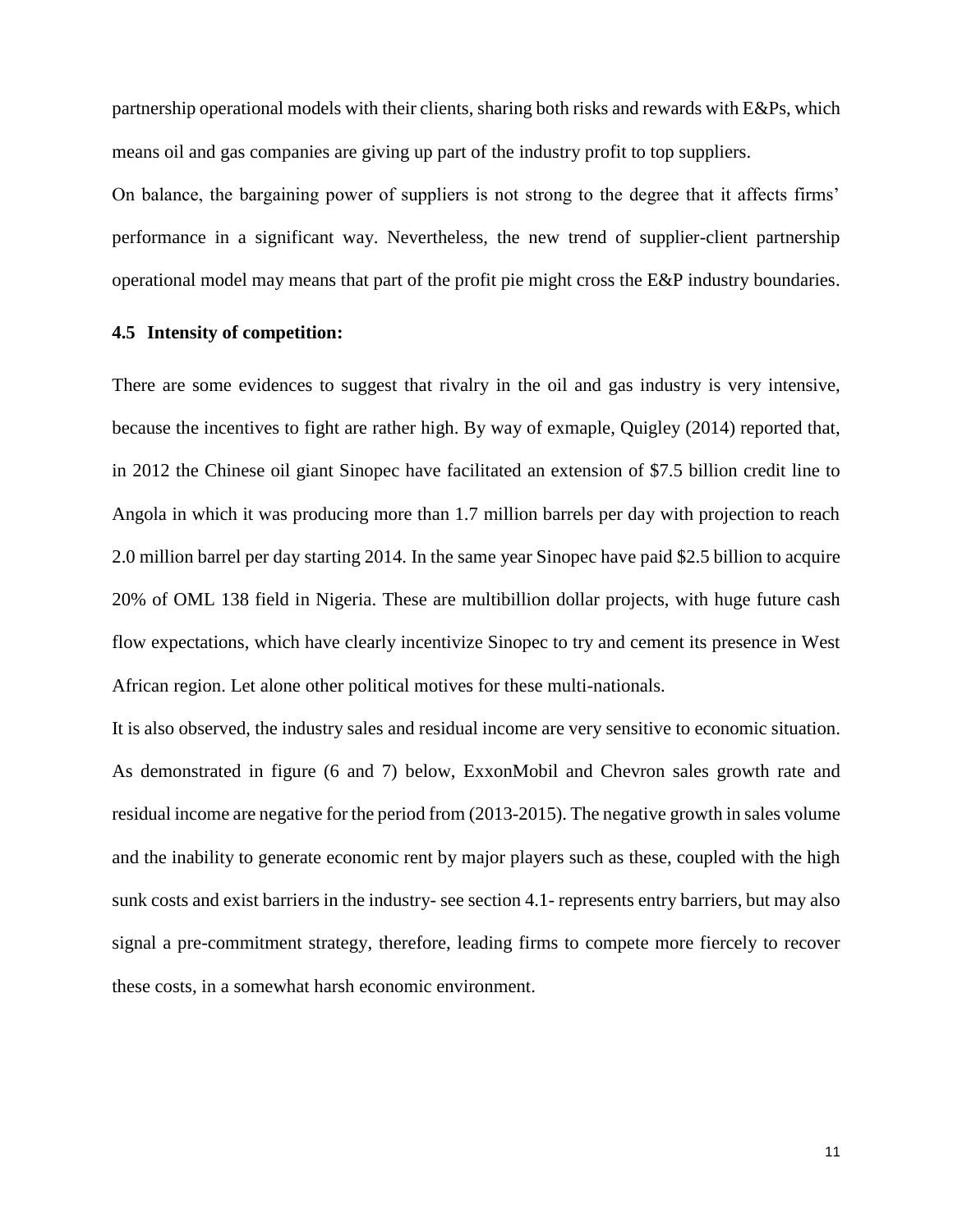

However, Hokron (2014) and Brogan *et. al* (2015) reported that oil and gas companies have various reasons to collaborate and operate jointly, in the form of joint venture for instance, this collaboration is driven by desire to share risks, get access to capital and technological capabilities and gain more market power.

Although, there is intense competition among rivals in the oil and gas industry, which might not be good for the industry profitability, there is tendency for oil and gas giants to collude, may somehow dilute the adverse effect of zero sum competition.

## **Conclusion:**

The competitive analysis of the oil and gas industry has revealed that; this industry is hard to enter, possibly because of high capital requirement, high sunk costs and incumbents competitive advantage. Substitutes products started to penetrate the energy market with an increasing rate, but might only affect profitability of the industry in the distant future. The barraging power of buyers seems to be limited, primarily due to the relatively big size of producers and the organization of them in a cartel, and the fact that buyers are not organized in groups. Suppliers' bargaining power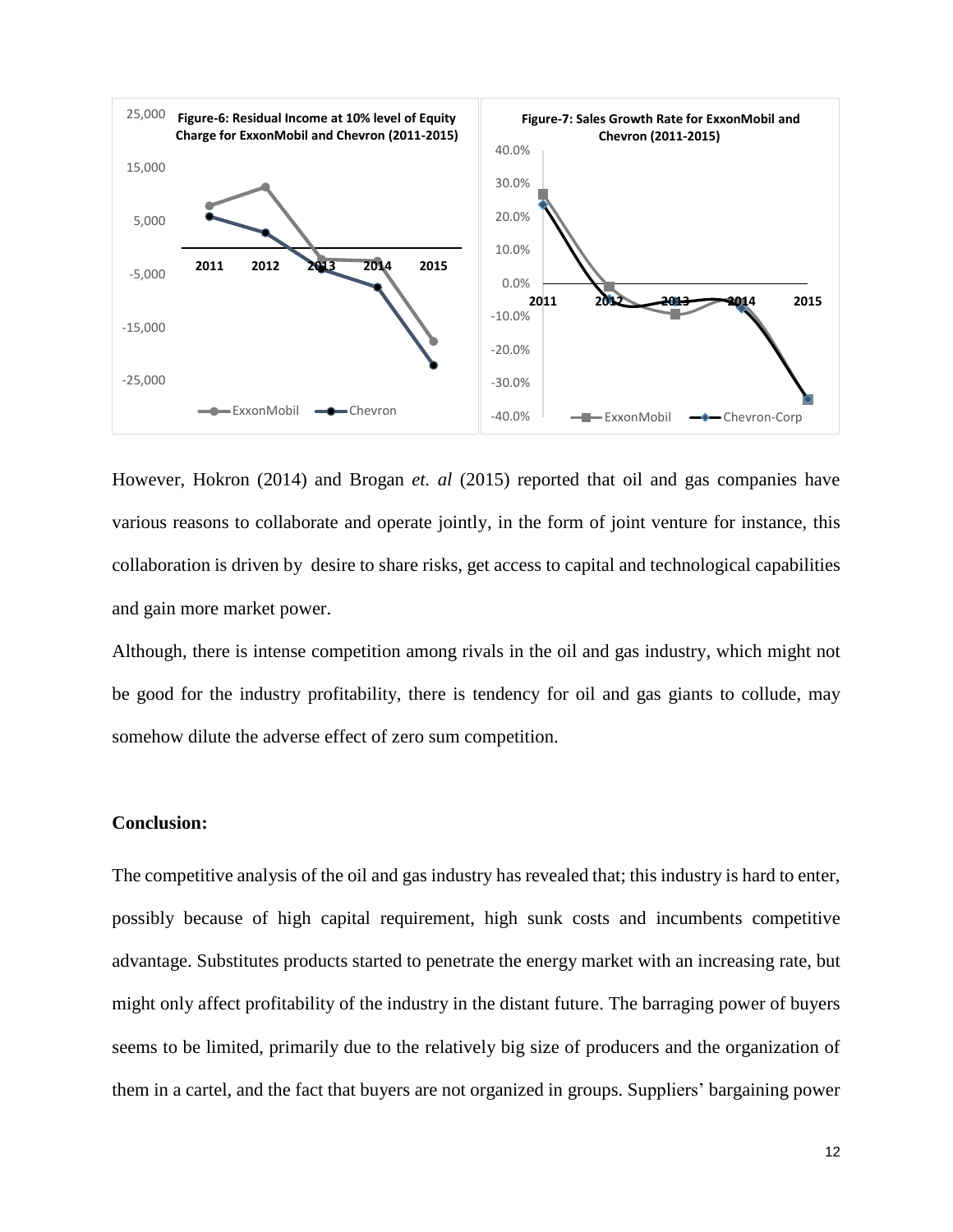seems to be moderate, although there are evidences of high dependence on them by E&P companies, thus posing some risk on industry profitability. The study found signs of intensive rivalry among existing players, because there are political interests and the desire to protect and control of rich oil and gas assets, yet there is scope for collaboration driven by (high risk-high costs) nature of the oil and gas business. Finally, although, most oil majors are making accounting profit, the economic profit was negative for some of these companies at least in the last 3 to 5 years.

Despite the insights provided by Porter's 5-Forces model about the oil and gas industry competitive landscape, the analysis ignores the characteristics of individual firms operating in the industry, a limitation inherited from the model used. In reality, however, along with market structure what equally matters for companies' success is the possession of distinctive capabilities that help in creating and sustaining competitive advantage Wernerfel (1948).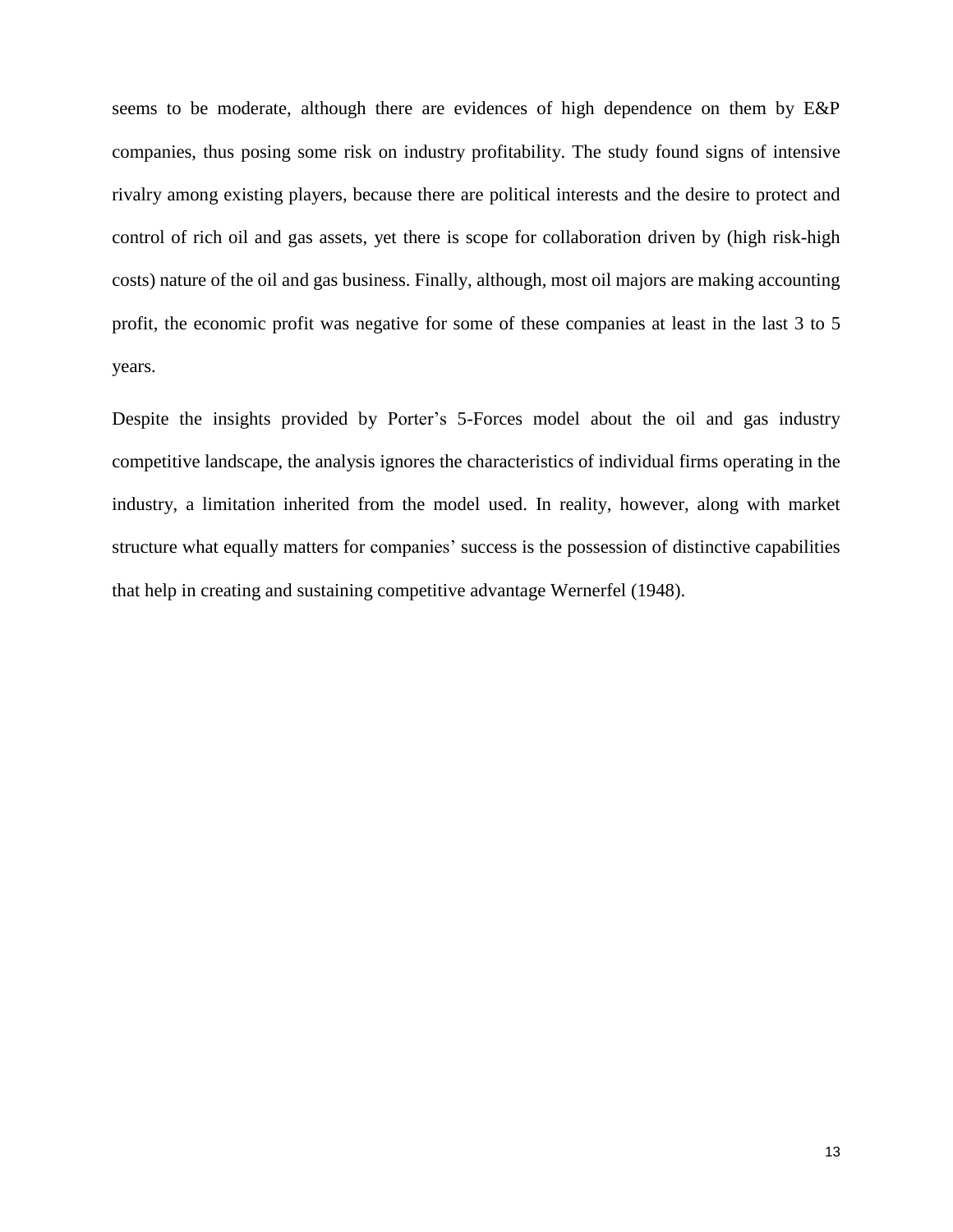#### **5.0 References:**

- Aktouf, O. *et, al* (2005) 'The False Expectations of Michael Porter's Strategic management Framework'. *Problems and Perspectives in Management*, 3(4), [Online] Available at: [https://businessperspectives.org/images/pdf/applications/publishing/templates/article/](https://businessperspectives.org/images/pdf/applications/publishing/templates/article/assets/785/PPM_EN_2005_04_Aktouf.pdf) [assets/785/PPM\\_EN\\_2005\\_04\\_Aktouf.pdf](https://businessperspectives.org/images/pdf/applications/publishing/templates/article/assets/785/PPM_EN_2005_04_Aktouf.pdf) [Accessed 30 December 2018].
- Baaziz, A. and Quoniam, L. (2013) 'How to Use Big Data Technologies to Optimize Operations in Upstream Petroleum Industry'. International Journal of Innovation 1(1) pp 19-25.
- Bain, J. (eds) (1956) Barriers to New Competition: Their Character and Consequences in Manufacturing Industries, Cambridge, MA: Harvard University Press.
- Bain, J. (1968) Industrial Organization, 2nd Edition. New York: John Wiley and Sons.
- Bondy. J. (2015) 'Unconventional: The Power of the Learning Curve' Palantir Solutions [Online] Available at:
- [http://www.palantirsolutions.com/blog-research/blog/2015/july/27/unconventionals-power](http://www.palantirsolutions.com/blog-research/blog/2015/july/27/unconventionals-power-learning-curve)[learning-curve](http://www.palantirsolutions.com/blog-research/blog/2015/july/27/unconventionals-power-learning-curve) [Accessed 28 June 2016].
- BP (2016) 'Statistical Review of World Energy' 20 June, [Online] Available at: [http://www.bp.com/en/global/corporate/energy-economics/statistical-review-of](http://www.bp.com/en/global/corporate/energy-economics/statistical-review-of-world-energy.html)[world-energy.html](http://www.bp.com/en/global/corporate/energy-economics/statistical-review-of-world-energy.html) [Accessed 09 July 2016].
- Brandenburger, A. (2002) Porter's added Value: High Indeed!'. Academy of Management Executive 16(2) pp 58-60.
- Brogan, A. et al (2015) 'Navigating joint ventures in oil and gas'. Ernst and Young [Online] Available at: [http://www.ey.com/Publication/vwLUAssets/EY-navigating-joint-](http://www.ey.com/Publication/vwLUAssets/EY-navigating-joint-ventures-in-oil-and-gas/$FILE/EY-navigating-joint-ventures-in-oil-and-gas.pdf)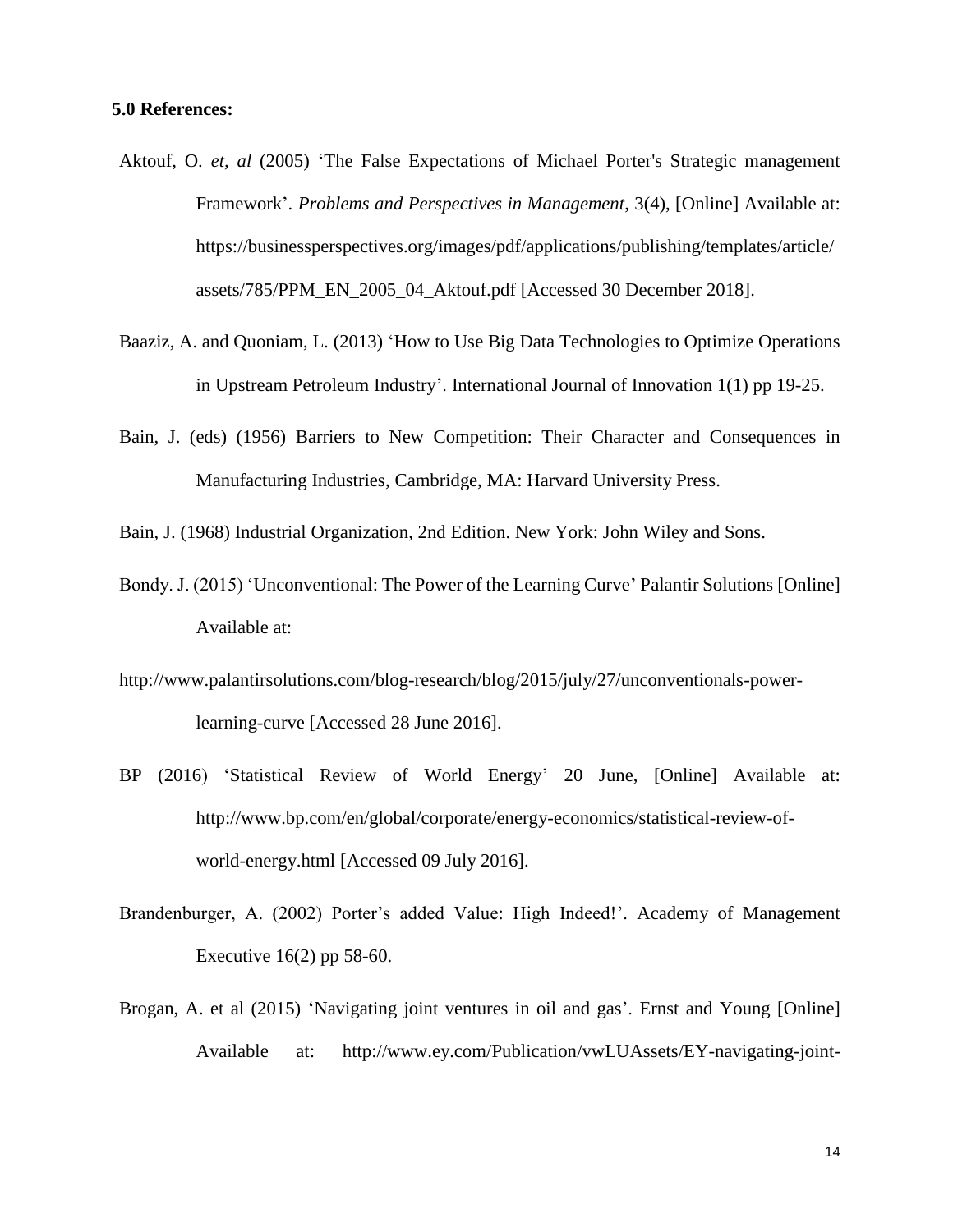[ventures-in-oil-and-gas/\\$FILE/EY-navigating-joint-ventures-in-oil-and-gas.pdf](http://www.ey.com/Publication/vwLUAssets/EY-navigating-joint-ventures-in-oil-and-gas/$FILE/EY-navigating-joint-ventures-in-oil-and-gas.pdf) [Accessed 8 July 2016].

- Campbell, K., and Smith, R., (2013) 'Permanent Well Abandonment'. Society of Petroleum Engineers [Online] Available at: https://www.spe.org/en/twa/twa-articledetail/?art=554 [Accessed 28 June 2016].
- Caves, R. and Porter, M. (1977) 'from entry barriers to mobility barriers: conjectural decisions and contrived deterrence to new competition'. The Quarterly Journal of Economics 91(2) pp 241–261.
- Chi. U., (1978) 'Application of learning curve to the oil and Gas well drilling' the SOCI of Petroleum Engineers [Online] Available at: [https://www.onepetro.org/download/conference-paper/SPE-7119-MS?id=conference](https://www.onepetro.org/download/conference-paper/SPE-7119-MS?id=conference-paper/SPE-7119-MS)[paper%2FSPE-7119-MS](https://www.onepetro.org/download/conference-paper/SPE-7119-MS?id=conference-paper/SPE-7119-MS) [Accessed 28 June 2016].
- Davis, G. and Owens, B. (2003 'optimizing the level of renewable electric R&D expenditures using real options analyses. Energy Policy, 31(15) pp 1589-1608.
- Grant, R. (1991) 'the resource based theory of competitive advantage: implications for strategy formulation'. California Management Review 33(3) pp 114 – 135.
- Hokron, M. (2014) 'An Analysis of the oil and gas industry's competitiveness using porter's Five Forces Framework'. Global Journal of Commerce & Management perspective 3(2) pp 76-82.

Hotelling, H. (1929) 'Stability in competition'. The Economic Journal 39(153) pp 41–57.

Marcel, V. et al. (2016) 'Using workhorses of the oil industry- Oil services companies' KPMG,

01 March 2016 [Online] Available at: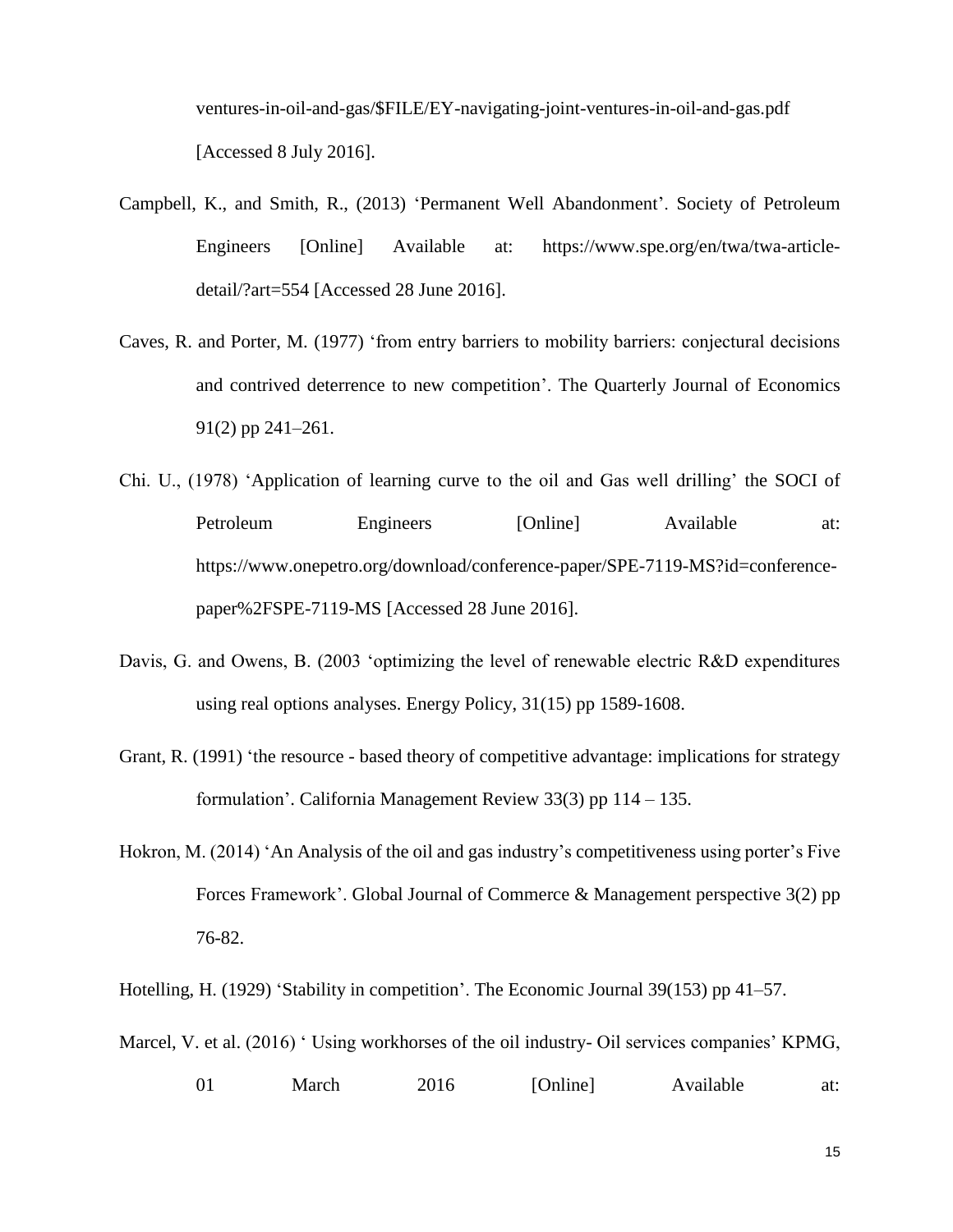[https://home.kpmg/xx/en/home/insights/2016/03/oilfield-services-companies-unsung](https://home.kpmg/xx/en/home/insights/2016/03/oilfield-services-companies-unsung-workhorses-oil-industry.html)[workhorses-oil-industry.html](https://home.kpmg/xx/en/home/insights/2016/03/oilfield-services-companies-unsung-workhorses-oil-industry.html) [Accessed 30 December 2018].

- Lipczynski, J. et al. (ed.) (2013) Industrial Organization, Competition, Strategy and Policy, Edinburgh: Pearson Education Limited.
- McVeigh et. al (2000) 'Winner, loser, or innocent victim? Has renewable energy performed as expected?'. Solar Energy 68(3) pp 237-255.
- Musprat, A. (2018) 'The Top 10 Oil & Gas Companies in the World: 2018: who are the biggest oil companies by revenue in 2018?'. Oil and Gas IQ 08 October 2018 [Online] Available at: [https://www.oilandgasiq.com/strategy-management-and](https://www.oilandgasiq.com/strategy-management-and-information/articles/oil-and-gas-companies)[information/articles/oil-and-gas-companies](https://www.oilandgasiq.com/strategy-management-and-information/articles/oil-and-gas-companies) [Accessed 30 December 2018].
- Naumov, N. and Toews, G. (2016) 'Revisiting the relationship between oil prices and costs in the upstream industry' 22 February 2016 [Online] Available at: <https://voxeu.org/article/oil-prices-and-costs-upstream-industry> [Accessed 30 December 2018].
- Peteraf, M. (1993) 'the cornerstones of competitive advantage: a resource -based view'. Strategic Management Journal 14(3) pp 179 -192.
- Porter, M. (1979) 'How Competitive Forces Shape Strategy'. Harvard Business Review 57, 2, pp 137-145. [Online] Available at: <https://www.hbs.edu/faculty/Pages/item.aspx?num=10692> [Accessed 22 June 2016].
- Porter, M. (2008) 'The five competitive forces that shape strategy'. Harvard Business Review, 86, 1, pp.25–40. [Online] Available at:

http://www.business.uwm.edu/gdrive/Goranova\_M/Readings\_712/Porter%205%20forces.pdf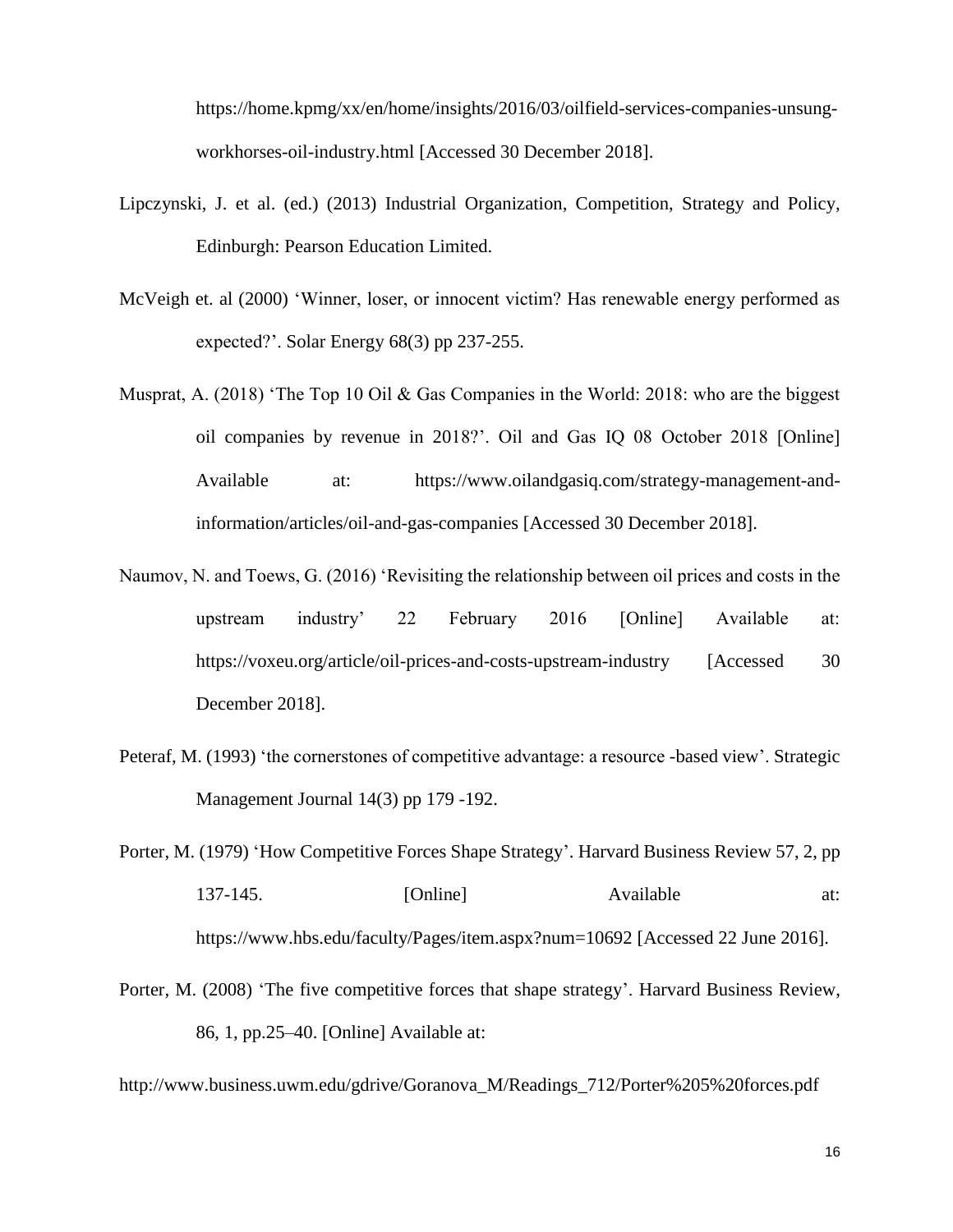[Accessed 22 June 2016].

- Quigley, S. (2014) 'Chinese Oil Acquisitions in Nigeria and Angola'. American University in Cairo, 01 June [Online] Available at:
- [http://schools.aucegypt.edu/huss/pols/khamasin/Pages/article.aspx?eid=14.](http://schools.aucegypt.edu/huss/pols/khamasin/Pages/article.aspx?eid=14) [Accessed 20 June 2016].

Sayigh, A. (1999) 'Renewable energy — the way forward'. Applied Energy 64(1-4) pp 15-30.

Schendel, D. (1994) 'Competitive organizational behavior: toward an organizationally: based theory of competitive advantages'. Strategic Management Journal 15(15) pp 5-7.

Index mundi (2018) [Online] Available at:

- <https://www.indexmundi.com/commodities/?commodity=crude-oil&months=180> [Accessed 30 December 2018].
- U.S. Energy Information Administration (2016) Trends in U.S. Oil and Natural Gas Upstream Costs, [Online] Available at: <https://www.eia.gov/analysis/studies/drilling/pdf/upstream.pdf> [Accessed 16 July 2016].
- Wernerfelt, B. (1984) 'Resource-Based View of the Firm'. Strategic Management Journal 5(2) pp 171-180.
- Workman, D. (2018) 'Crude Oil Imports by Country'. World top exporters, 11 May 2018 [Online] Available at: <http://www.worldstopexports.com/crude-oil-imports-by-country/> [Accessed 27 July 2018].
- Worthington, P. (1995) 'Investment, Cash Flow, and Sunk Costs'. The Journal of Industrial Economics 43(1) pp 49-61.